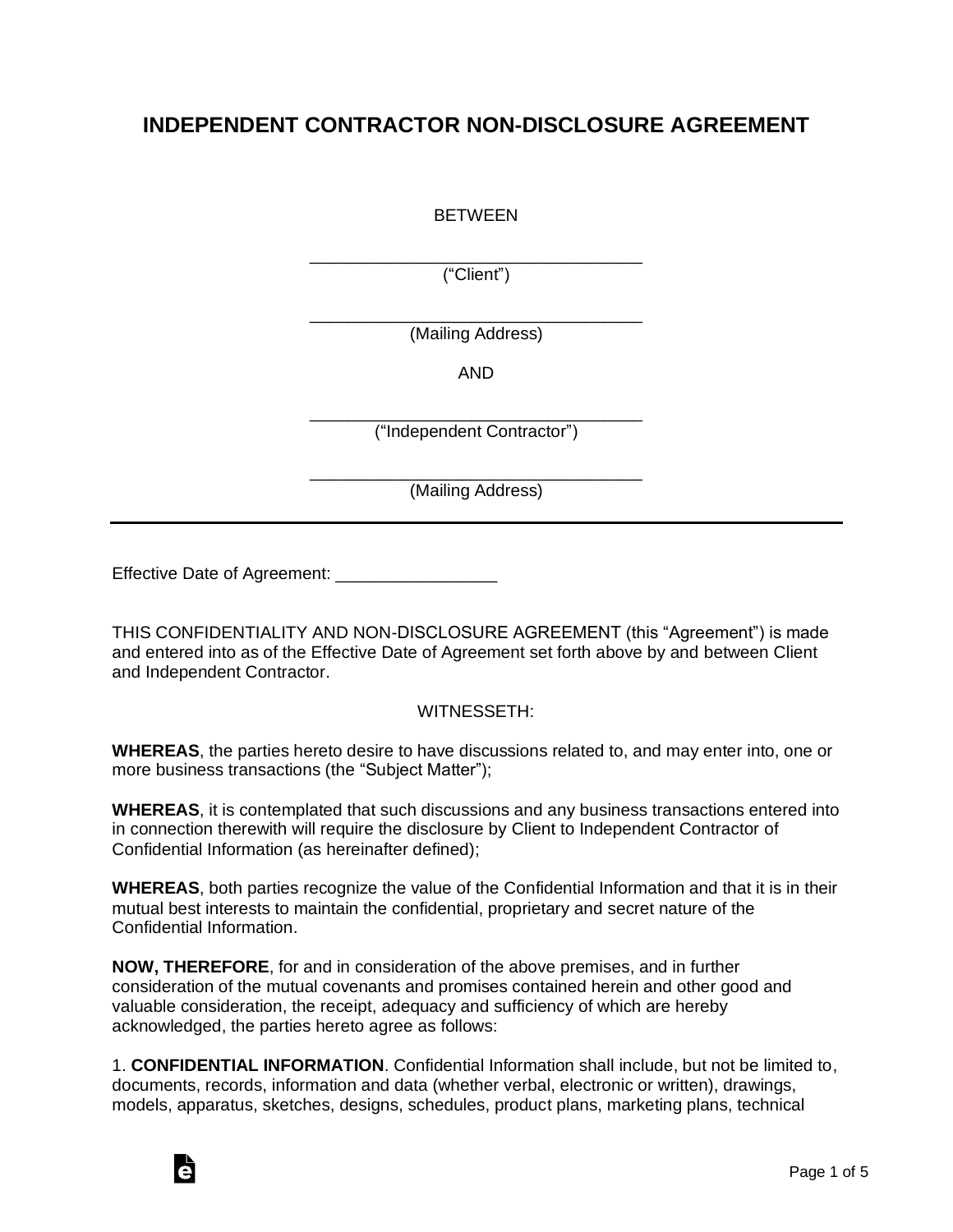procedures, manufacturing processes, analyses, compilations, studies, software, prototypes, samples, formulas, methodologies, formulations, patent applications, know-how, experimental results, specifications and other business information, relating to Client's business, assets, operations or contracts, furnished to Independent Contractor and/or Independent Contractor's affiliates, employees, officers, owners, agents, consultants or representatives, in the course of their work contemplated in this Agreement, regardless of whether such Confidential Information has been expressly designated as confidential or proprietary. Confidential Information also includes any and all analyses, compilations, work product, studies and other materials prepared by or in the possession or control of the Independent Contractor, which contain, include, refer to or otherwise reflect or are generated from any Confidential Information. Confidential Information may be provided in written, oral, electronic or other form.

2. **FORM OF DISCLOSURE**. Confidential Information may be oral, visual, or by demonstration, or in some other form not permanently recorded, and shall be considered Confidential Information regardless of whether such Confidential Information has been expressly designated as confidential or proprietary.

3. **PERIOD OF CONFIDENTIALITY AND NON-USE**. Independent Contractor (including its affiliates, employees, agents and consultants) shall maintain in strict confidence for a period of from the Effective Date and not disclose any Confidential Information it receives from Client to any third party or use the Confidential Information for its own or any other party's benefit, except in furtherance of its obligations to Client pursuant to any business transaction it may enter into with Client. Independent Contractor shall use, as a minimum, the same degree of care to avoid disclosure or use of the Confidential Information as it employs with respect to its own confidential, proprietary and secret information of like importance, but in any case, using no less than a reasonable degree of care. Independent Contractor shall limit access to all Confidential Information to only those of Independent Contractor's personnel, agents and representatives who "need to know" such information for carrying out Independent Contractor's obligations to Client pursuant to any business transaction it may enter into with Client and the Confidential Information will be used only for carrying out Independent Contractor's obligations to Client pursuant to any business transaction it may enter into with Client. Independent Contractor shall ensure that its affiliates, employees, officers, directors, owners, agents, consultants, and representatives who are given access to the Confidential Information by or on behalf of Independent Contractor shall be bound by and shall comply with the terms of this Agreement.

4. **EXCLUSIONS**. Information shall not be deemed Confidential Information, and Independent Contractor shall have no obligation of confidentiality or restriction against use with respect to any information which:

4.1. was known, in the possession of and documented by Independent Contractor through no wrongful act of the Independent Contractor prior to Client's disclosure of such information; or

4.2. is or becomes publicly known through no wrongful act of Independent Contractor and/or through no breach of any obligation to Client; or

4.3. is rightfully received from a third party who is not subject to restrictions on the use and disclosure of such information in favor of Client; or

4.4. is approved for release by written authorization from Client; provided that, unless notice of said prior knowledge and possession or receipt from a third party is given to

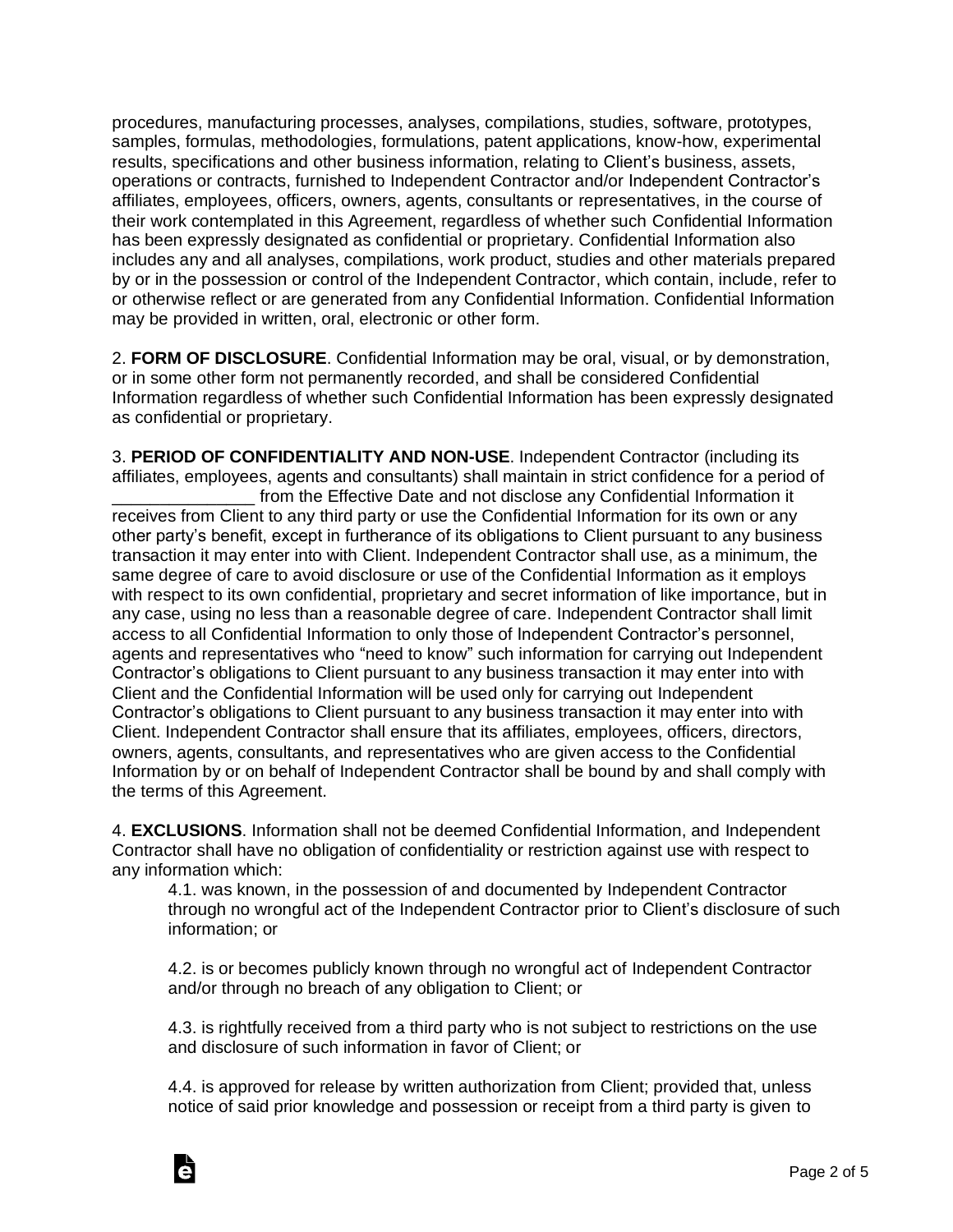Client within thirty (30) days of receipt of the information from Client or from a third party, respectively, it shall be conclusively presumed that the said information was not previously in the Independent Contractor 's knowledge and possession or received from a third party.

5. **DISCLOSURES REQUIRED BY LAW**. In the event Independent Contractor is requested or required by a government or court order, or similar process, to disclose any Confidential Information supplied to it by Client, Independent Contractor shall provide Client with prompt notice of such request so that Client may seek an appropriate protective order and/or waive Independent Contractor's compliance with the provisions of this Agreement.

6. **INDEMNIFICATION**. Independent Contractor shall reimburse, indemnify and hold harmless Client and its affiliates, owners, employees, officers, directors, agents and representatives from any damage, loss, penalty, cost or expense incurred by Client as a result of or in connection with the use or disclosure of the Confidential Information contrary to the terms of this Agreement by Independent Contractor or its affiliates, employees, directors, officers, owners, consultants, agents or representatives or any others to whom such Confidential Information has been disclosed by any such persons or entities. The term "affiliates" as used in this Agreement shall mean any persons, corporations, partnerships, limited liability companies, or other business entities, which directly or indirectly control, are controlled by, or are in common control with such party to this Agreement. As used herein, the term "control" shall mean possession, directly or indirectly, of power to direct or cause the direction of management or policies (whether through ownership of securities, by contract or otherwise).

7. **NO PUBLIC COMMENT**. Independent Contractor shall not directly or indirectly make any public comment, statement, or communication with respect to, or otherwise disclose or permit the disclosure to any third party of any Confidential Information or of any matter relating to the Subject Matter or purpose or any transactions contemplated by the parties in connection therewith, without the prior written consent of Client.

8. **NOTICE OF UNAUTHORIZED USE OR DISCLOSURE**. Independent Contractor shall notify Client immediately upon discovery of any unauthorized use or disclosure of Confidential Information or any other breach of this Agreement by Independent Contractor or any third party and will cooperate with Client in every reasonable way to help regain possession of the Confidential Information and prevent its further unauthorized use or disclosure.

9. **OWNERSHIP AND RETURN OF CONFIDENTIAL INFORMATION**. All Confidential Information disclosed to Independent Contractor shall be and remain the property of Client. Upon Client's written request, Independent Contractor shall promptly return all Confidential Information (including all originals, copies, reproductions and summaries of such Confidential Information), or certify its destruction in writing, and keep the same confidential and secret in accordance with this Agreement.

10. **NO LICENSE**. Nothing contained in this Agreement shall be construed as granting or conferring to Independent Contractor any rights or license or otherwise, either expressly or by implication, in or to any Confidential Information disclosed by Client to Independent Contractor as a result of this Agreement, including, without limitation, rights or license under any present or future patent, patent application, copyright, trademark, service mark, trade secret or other proprietary information owned, licensed or controlled by Client.

Ġ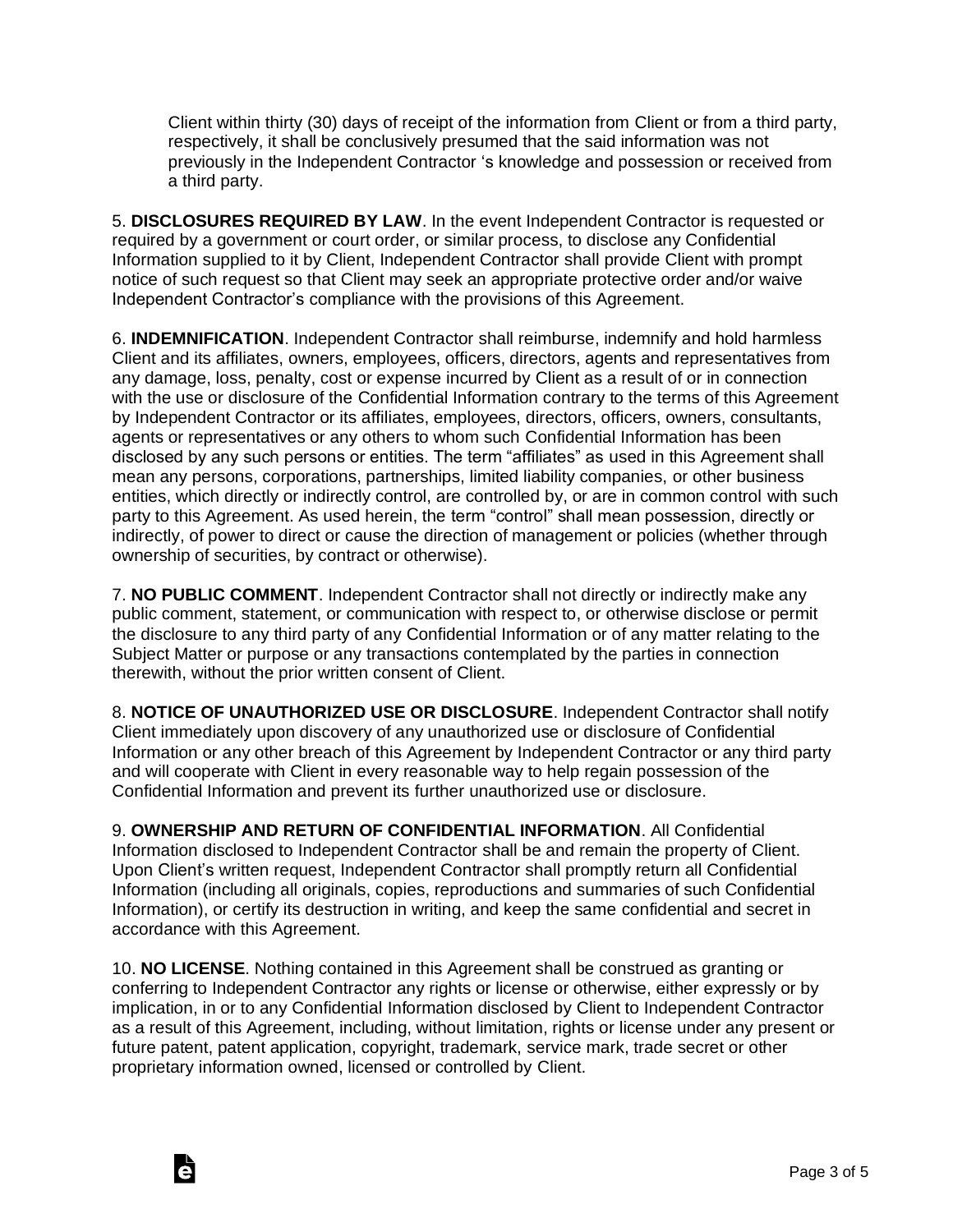11. **SURVIVAL**. Independent Contractor's obligations of non-disclosure pursuant to the terms of this Agreement shall survive until all Confidential Information has been returned to Client or the destruction thereof has been certified to Client in writing.

12. **RELATIONSHIP**. This Agreement shall not be construed as a joint venture, pooling arrangement, partnership, teaming effort or agency arrangement but each party hereto shall be considered as an independent contractor, in accordance with Title 17, United States Code, Sections 101 and 201(b), and shall be responsible for its own expenses and financial obligations incurred in the performance of this Agreement. Furthermore, this Agreement does not express any ownership by the Independent Contractor in the Confidential Information or the final service or product that is created after the use of said information. All ownership interests, if any, are to be stated in a separate agreement.

13. **NO WAIVER**. Neither party waives any rights in invention or development lawfully possessed by it at the time of signing this Agreement. In addition, this Agreement does not imply any waiver of any rights or action under the patent, trademark, copyright, trade secret, unfair competition, fair trade or related laws. Failure to enforce any provision of this Agreement shall not constitute a waiver of any term hereof.

14. **BINDING AGREEMENT**. This Agreement shall be binding upon Independent Contractor and its subsidiaries, successors, assigns, legal representatives, and all corporations controlling Independent Contractor or controlled by Independent Contractor and shall inure to the benefit of Client and its subsidiaries, successors, assigns, legal representatives, and all corporations controlling Client or controlled by Client.

15. **INJUNCTIVE RELIEF**. Independent Contractor understands and agrees that any use or dissemination of Confidential Information in violation of this Agreement will cause Client irreparable harm, and that monetary damages may not be a sufficient remedy for unauthorized use or disclosure of Confidential Information, and that Client may be left with no adequate remedy at law; therefore, Client shall be entitled, without waiving any other rights or remedies, to such injunctive or equitable relief as may be deemed proper by a court of competent jurisdiction. Such remedies shall not be deemed to be the exclusive remedy for any breach of this Agreement but shall be in addition to all other remedies available at law or in equity.

16. **PREVAILING PARTY**. If either party employs attorneys to enforce any rights arising out of or relating to this Agreement, the prevailing party shall be entitled to recover reasonable attorneys' fees and expenses.

17. **GOVERNING LAW**. This Agreement shall be governed by and construed in accordance with the laws of the State of **Exercise 1** without regard to principles of conflict or choice of laws, and Independent Contractor consents to venue and jurisdiction in and by the state and federal courts in the jurisdiction of the Client.

18. **ASSIGNMENT**. This Agreement may not be assigned by Independent Contractor without the prior written consent of Client.

19. **ENTIRE AGREEMENT**. This Agreement contains the entire understanding between the parties relative to the protection of Confidential Information and supersedes all prior and collateral communications, reports, and understanding between the parties in respect thereto. No change, modification, alteration or addition to any provision shall be binding unless it is in writing and signed by an authorized representative of both parties.